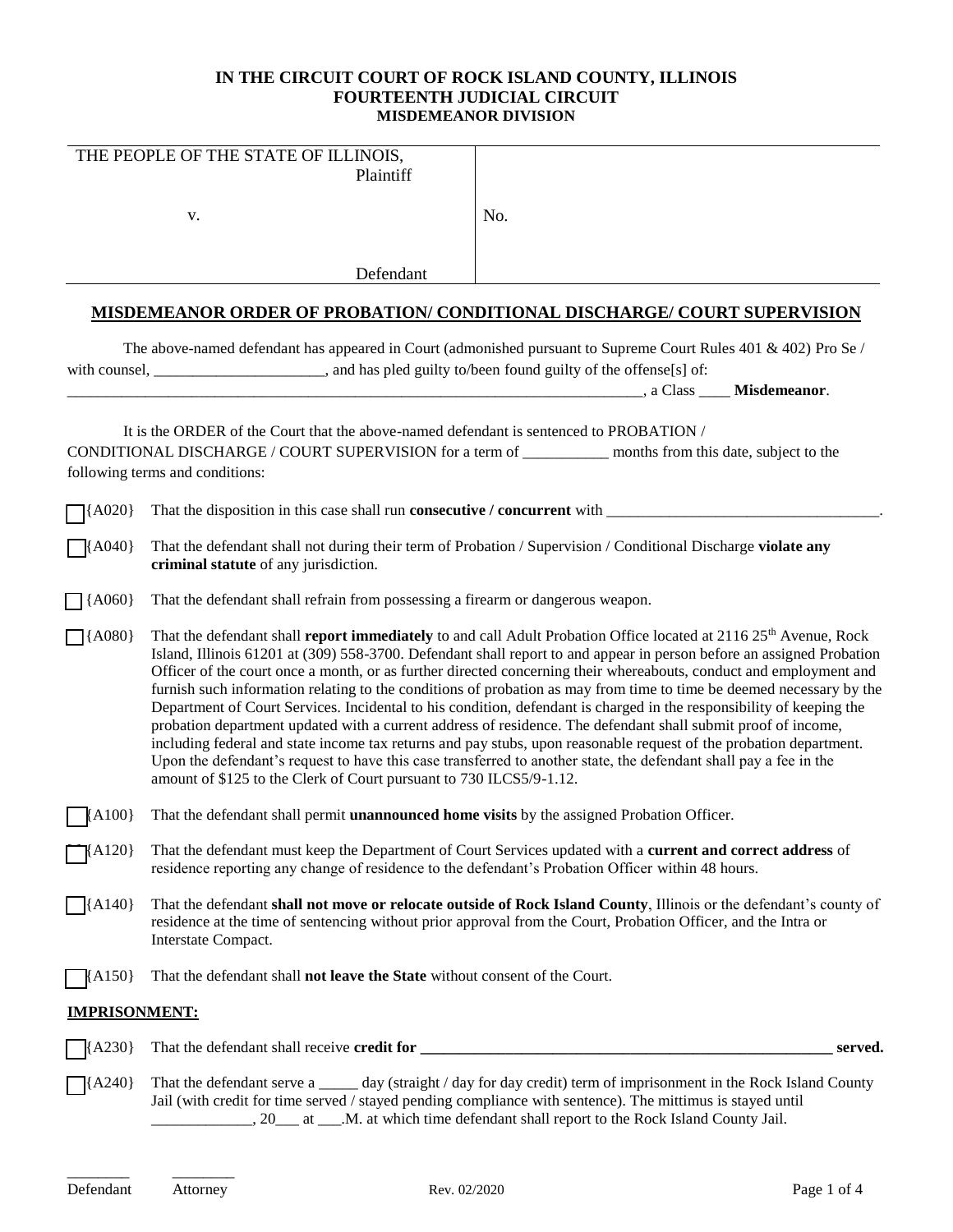| $\left[ \right\{ A250 \right\}$ That the defendant serve a | _ day term of <b>periodic imprisonment</b> in the Rock Island County Jail commencing |                        |
|------------------------------------------------------------|--------------------------------------------------------------------------------------|------------------------|
|                                                            | $, 20$ . A periodic imprisonment fee is assessed in the amount of \$                 | per day payable weekly |
| through the Rock Island County Sheriff's Office.           |                                                                                      |                        |

- [ ] {A260} That the defendant shall serve a term of **home detention without** electronic monitoring.
- [ ] {A262} That the defendant shall serve a \_\_\_\_\_\_\_\_\_ day term of **home detention with** electronic monitoring. The defendant shall abide by all conditions set forth by Rock Island County Court Services and shall pay a daily fee of \$25.00 plus a one-time \$25.00 hook up fee, payable to the Clerk of Court.
- [A705] That the defendant shall receive a \$30.00 credit toward any fine levied for each day incarcerated in the abovecaptioned case pursuant to 725 ILCS 5/110-14.

### **GENERIC CONDITIONS:**

- [ ] {A310} That the defendant shall successfully complete an **anger management** program designated by Department of Court Services. The defendant shall obtain the evaluation and complete the treatment in a timely manner as set by Court Services. The defendant shall pay all costs of this treatment. The defendant shall sign any releases necessary for Court Services to monitor this program.
- [A325] That the defendant shall attend screening for the Rock Island County **Cognitive Behavior Group**. The defendant shall successfully complete this course in a time and manner set by the Department of Court Services. This condition may be waived by the Department of Court Services should the defendant be determined following a screening to be unsuitable for the Cognitive Behavior Group.
- [ ] {A330} That the defendant shall have **no contact** with \_\_\_\_\_\_\_\_\_\_\_\_\_\_\_\_\_\_\_\_\_\_\_\_\_\_\_\_\_\_\_\_\_\_\_\_\_\_\_\_\_\_\_\_\_\_\_\_\_\_\_\_\_\_\_\_.
- [ ] {A390} That the defendant shall **not be present at or enter or remain upon** any real property, business, or residence owned or occupied by
- [ ] {A400} That all **prior terms and conditions remain in effect** except as changed herein.
- [ ] {A410} That the defendant participate in **programs as referred by the Department of Court Services**.
- [ ] {A430} That the defendant shall complete \_\_\_\_\_\_\_\_\_\_\_\_ hours of **Public Service Work** when, where, and as directed by the Department of Court Services.
- [ ] {A450} That the defendant shall use his/her best efforts to **obtain and maintain employment** and report on said efforts to Court Services.
- [ ] {A454} That the defendant shall **enroll in and attend school or vocational training** daily except for a valid medical excuse and obey all rules.
- [ ] {A458} That the defendant must advise the Department of Court Services immediately of **any change of employment/school/vocational program**.
- [ ] {A480} That the defendant shall attend and successfully complete the **Victim Impact Panel** no later than 95 days from the date of this order.
	- [ ] {A490} The defendant must **appear in person** on or about the **end of the term** of this sentence, specifically on \_\_\_\_\_\_\_\_\_\_\_\_\_\_\_ at 8:30 AM, and if the Court determines that the defendant has **successfully complied** with all of the conditions of this Order, then the Court shall discharge the defendant and enter an Order **dismissing the charges** without adjudication of guilt or entry of conviction. No further notice will be given to the defendant and failure to appear as ordered may result in an unsuccessful termination.

### **SUBSTANCES / ADDICTIONS:**

[ ] {A510} That the defendant shall **not consume any alcoholic beverage**. The defendant shall submit to random alcohol testing as requested by the Department of Court Services, and the defendant shall be charged a flat fee of \$70.00 for said random testing in the above-entitled case.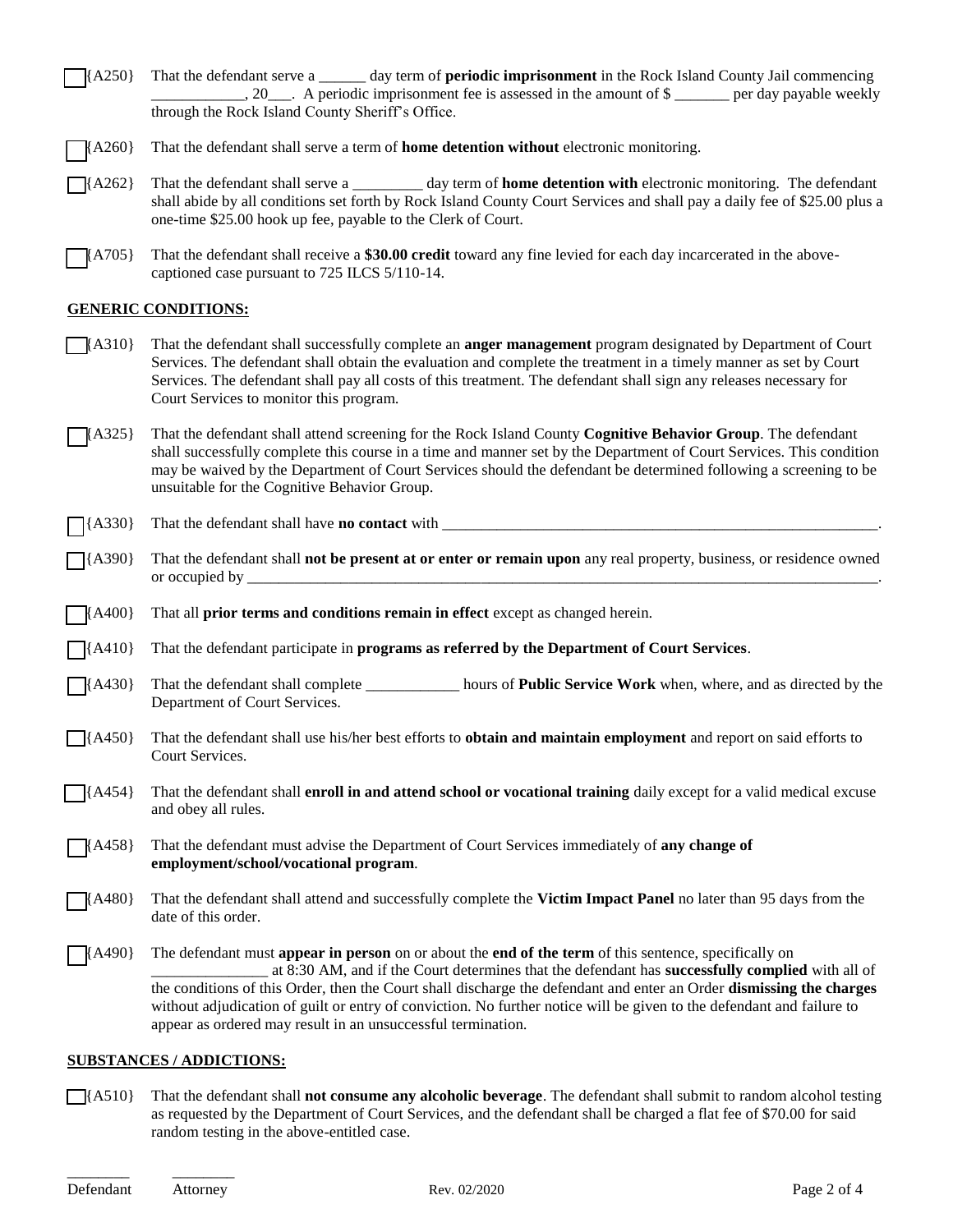$\{A520\}$  That the defendant shall not consume, ingest, or otherwise have any **illegal drugs in his/her system** as defined by Illinois and Federal law. The defendant shall submit to random urine drops as requested by the Department of Court Services, and the defendant shall be charged a flat fee of \$70.00 for said random testing in the above-entitled case. If the Department of Court Services deems it necessary, the defendant shall submit to further testing at a local laboratory, such as the Metro Lab, within 72 hours of the direction of the Department of Court Services and stipulate to the results of said testing at any hearing. In the event of a positive urinalysis test result, the Department of Court Services may direct the defendant to receive a substance abuse evaluation to be completed within 60 days of the positive test result and the defendant shall follow all treatment recommendations, and successfully complete any and all recommended treatment programs at the direction of the Department of Court Services and/or the treatment provider(s). The defendant shall sign all necessary releases for the Department of Court Services to monitor this program.

[ ] That the defendant shall **not consume any cannabis**. If this box is not checked it shall not be a violation.

[ ] {A548} That the defendant shall obtain an (**alcohol / substance abuse / alcohol and substance abuse evaluation**) within 60 days of this order, follow all treatment recommendations, and successfully complete any and all recommended treatment programs including random alcohol and urine testing at the direction of the Department of Court Services and/or the treatment provider(s). The defendant shall pay all costs of treatment including a flat fee of \$70.00 for said random testing in the above-entitled case. The defendant shall sign all necessary releases for the Department of Court Services to monitor this program. Defendant shall successfully complete any and all treatment without delay but no later than 30 days prior to the expiration of the term of this Order.

[A560] That the defendant shall participate in **A.A./N.A.** and follow any and all treatment recommendations.

# **MENTAL HEALTH:**

[ ] {A570} That the defendant shall obtain a **mental health assessment** and complete all recommended counseling or treatment including the taking of all **prescribed medication**. The defendant shall sign all necessary releases for Court Services to monitor this program.

[ ] {A578} That the defendant shall cooperate with **mental health treatment** including taking **prescription medication**.

## **SEX OFFENDER:**

- $[$  {A600} That pursuant to 730 ILCS 5/5-5-3(g), the defendant shall undergo medical testing to determine whether the defendant has any **sexually transmittable diseases**, including a test for H.I.V. and A.I.D.S. The testing shall be performed only by appropriately licensed medical practitioners and may include an analysis of any bodily fluids as well as an exam of the defendant's person. Except as otherwise provided by law, the results of such testing shall be kept strictly confidential by all medical personnel and personally delivered in a sealed envelope to the Judge of the Court in which the conviction was entered for the Judge's inspection in camera. The Judge, acting in the best interests of the victim and the public, shall have discretion to determine to whom, if anyone, the results of the testing may be revealed. The cost of the testing shall be paid by the defendant and assessed as costs against the defendant.
- [ ] {A610} That the defendant shall **register as a sex offender** within 3 days with the Chief of Police of the municipality in which the defendant resides or if the defendant lives in an unincorporated area, the defendant shall register with the Sheriff of the county of residence.
- [ ] {A620} That the defendant shall obtain a **sex offender evaluation** by an evaluator approved by the Sex Offender management Board pursuant to 730 ILCS 5/5-3-2(b-5) and the defendant shall pay for the **cost** of said evaluation reimbursing Rock Island County up to \$200.00.
- [ ] {A630} That the defendant shall attend and successfully complete **Sex Offender Treatment.**

#### **DOMESTIC VIOLENCE / ANGER MANAGMENT:**

[ ] {A670} That the defendant shall obtain an evaluation and begin the **domestic violence program** as recommended within 30 days of this date or the date of release from jail and complete the program as required by Court Services. The defendant shall pay all costs of said program and shall provide a release to Court Services to monitor the defendant's compliance.